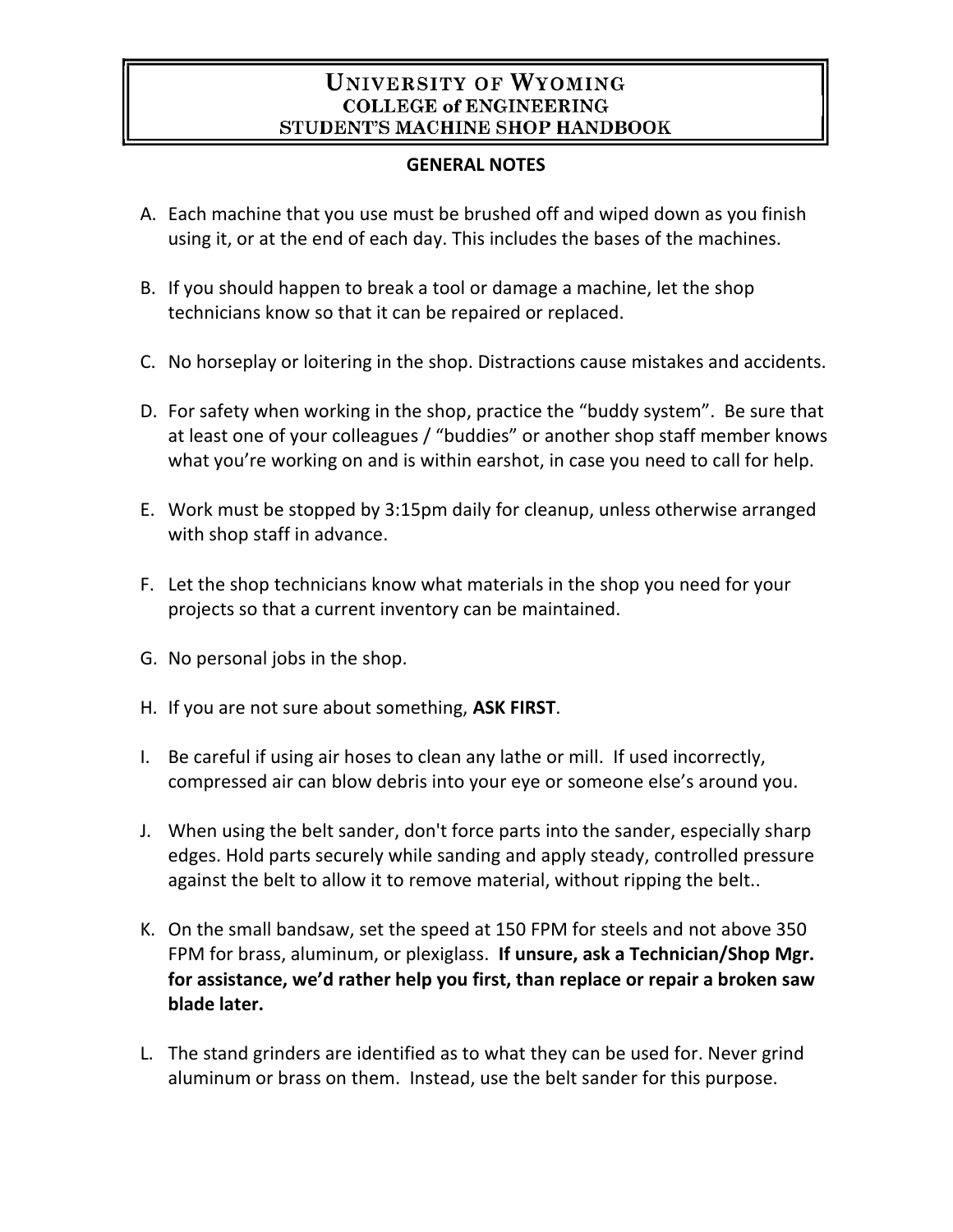# **TOOLS**

There is a student tool box located in the shop. These are available for all students to use. If you intend to keep the tools out for an extended period of time, please check with the Shop Technicians first & complete the "Tool Checkout" online form (see Technician's or Shop Mgr. for this form). Do not use tools from any other tool boxes without permission from Shop Technicians. Remember, the tools in the student box are used by all of the students. Handle them carefully and place them back in the correct spot in the toolbox when done.

### **SHOP MATERIALS**

The following materials are available for purchase in the shop:

- Aluminum
	- o Round Stock (6061-T6 & some other alloys)
	- o Sheet & Plate (6061-T6 & some other alloys)
- Steel
	- $\circ$  Round Stock (12L14, 1018, 4140/4130 & some other alloys)
	- o Flat Stock (1018, A36, HR & CD, some other alloys)
- Brass
	- o Round Stock (Free machining naval brass)
	- o Flat Stock (Free machining naval brass limited amount)
- Plastics
	- o Round & Sheet
		- Acrylic "i.e. Plexiglass" & Polycarbonate "i.e. Lexan"
	- o Nylon & Teflon Round Stock odds & ends
	- o Rubbers/Gasket Material odds & ends
- Stainless Steel (304 & 316)
	- o Sheet, Round stock, plate
	- $\circ$  Limited amount of odds & ends
- Wood
	- o Limited amount of odds & ends (lumber, plywood, OSB)
- University Stores stocks structural steel such as angle, flat strap, channel, square tube, and pipe.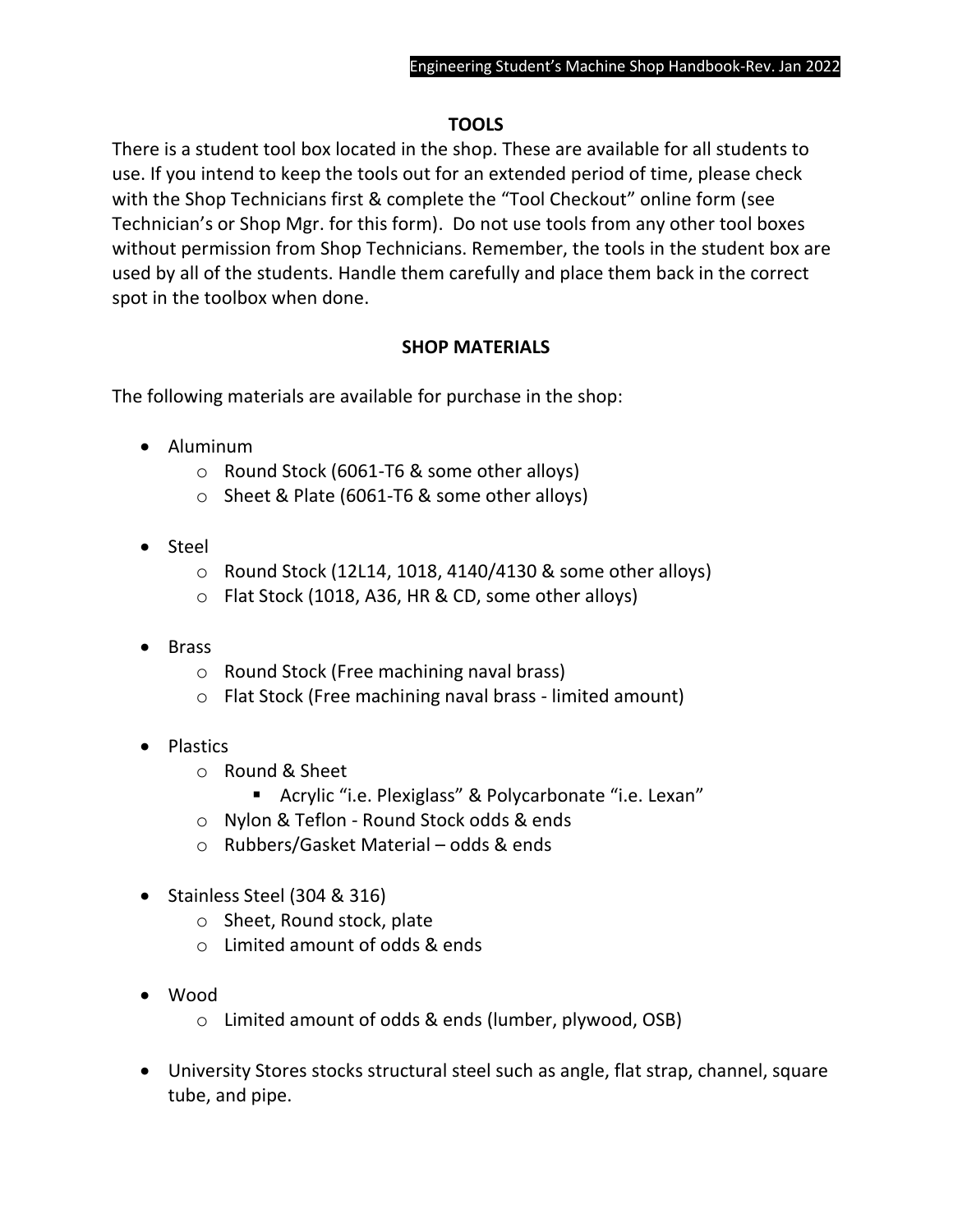#### **GENERAL RULES**

- A. Clean machines and the floor after you use them. The large "Shop Vac" works very well for this. There are also a set of brooms and dustpans in the small closet by the electrical breaker panel on the East wall.
- B. If you aren't sure of a "set up"/work-holding in a machine, ask before beginning work for safety purposes as well as machine and material damage.
- C. Always replace tools, where you found them. Leave them CLEAN and in good condition.
- D. Do not wear loose clothing roll up long sleeves. Always remove all jewelry before working with tools and equipment. Never wear gloves while operating any machine. Long hair should be tied in a safe manner.
- E. Wear safety glasses or a face shield. The bookstore has inexpensive glasses for non-eye-glass wearers. We have either safety glasses or goggles in the shop. We also have disposable side shields for prescription glass wearers.
- F. Be thoughtful and helpful toward others in the shop. Bring any safety violations to the attention of the shop personnel in a courteous & professional manner. Please no "tattling" on your peers.
- G. Select the proper size and type of tool for your work. Inform a Shop Technician if tools are broken, have loose handles, or need adjustments. If you can't find what you need, **ASK,** we'd be happy to help.
- H. Keep edged and pointed tools turned down and away from you as well as others. Do not carry sharp tools in your pockets.
- I. Whenever possible, mount the work in a vise, clamp, or special holder.
- J. Hold a tool in the correct position while using it. Most edged tools should be held in both hands with the cutting motion away from yourself and other students.
- K. Do not "rush or tear" through your work. A steady, unhurried pace is safest and will produce the best results, with fewest mistakes.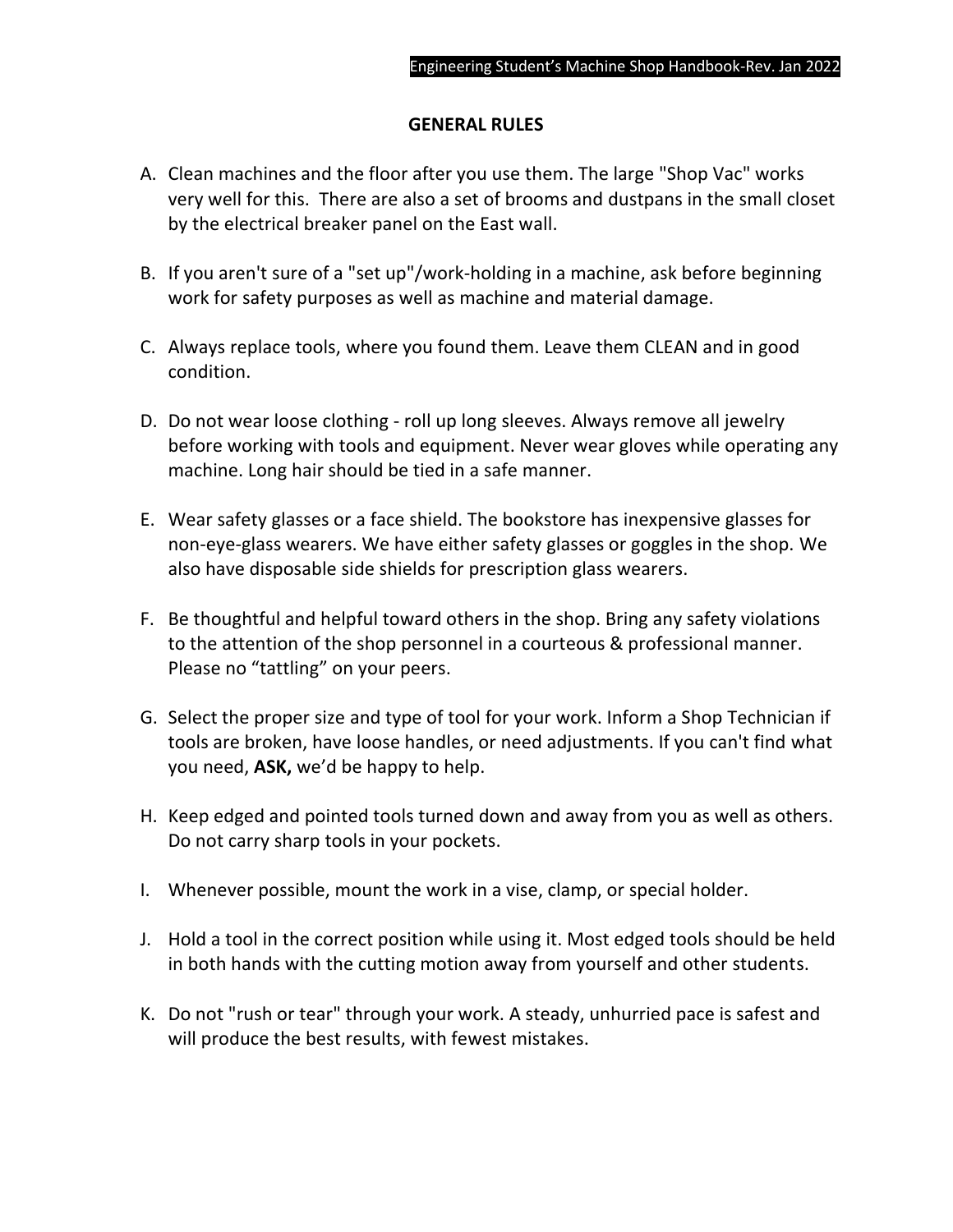- L. The floor should be clear of scrap blocks and excessive litter. Immediately wipe up any liquids spilled on the floor. Ask Shop Manager or a Technician about proper disposal methods for various chemicals.
- M. Report all injuries to a Technician or the Shop Manager immediately.
	- a. If a student is injured, he/she can be taken to Student Health.
	- b. Faculty and staff must be taken to the hospital.
	- c. All eye injuries should be taken to the hospital.
- N. Stop the machine to make adjustments or measurements. Never touch the machined surface while the machine is still running. Be careful, machined surfaces can be HOT & SHARP.
- O. **NEVER ATTEMPT TO REMOVE CHIPS OR CUTTINGS WITH YOUR HANDS, OR WHILE THE MACHINE IS RUNNING.** Use a brush or pliers (needle nose) to remove long, stringy chips from the lathe.
- P. Use ear protection on noisy machining and manufacturing operations.

# **SAFETY TIPS FOR INDIVIDUAL MACHINES**

- A. Lathe
	- 1) Wear eye protection.
	- 2) Clamp all work solidly. Use the correct size tool or work holding device for the job. Get help if you must use heavy chucks or attachments. Use a board laying across the ways when changing chucks. This will protect your fingers as well as the lathe bed. Keep as short a "reach" as possible on the tool bit holder to prevent tool deflection, improving both safety and machining accuracy of your part.
	- 3) Turn the chuck or faceplate by hand to be sure there is no binding or danger of the work striking any part of the lathe. Do this after installing work piece and **BEFORE** starting lathe.
	- 4) Stop the machine & de-energize the drive motor (when feasible) before making adjustments or measurements. An energized spindle with your hands in the way will cause serious injury!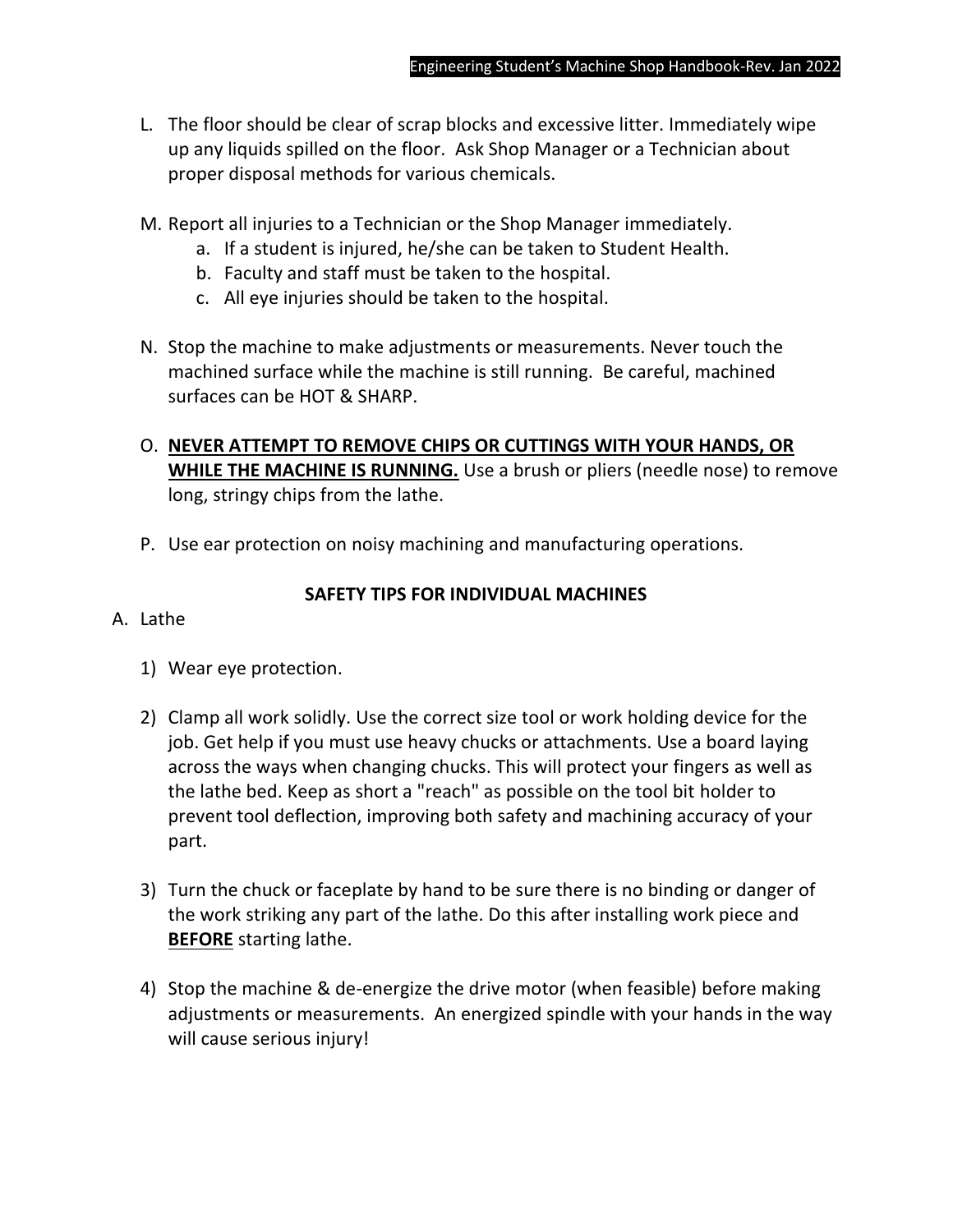- 5) **NEVER leave the key (T-handle) in the chuck**. If you don't remove the chuck key and turn on the spindle, the key will be launched across the shop or smashed into the ways, causing bodily injury and likely equipment damage. **Make it a habit never to let go of the key until it is out of the chuck and clear of the work area.**
	- i) *If this is a recurring problem for you, we will be having a frank conversation with consequences up to and including losing your privilege to use the shop. Please take this seriously.*
- 6) Remember that the chips are **razor sharp**. Do not attempt to remove chips with your fingers. Stop machine and use pliers or wooden brush to remove them.
- 7) Support all work solidly. **Do not permit small diameter work to project too far from the chuck without support from the tailstock center or a roller stand on the outside of the thru-bore.** This can cause material to "whip", which is very dangerous and can cause material to loosen or be thrown from the chuck if left uncorrected.
- 8) Be careful not to run the cutting tool into the chuck or lathe dog. It is a good idea to feed away from the chuck, if possible, until you're familiar with the machine.
- 9) Never attempt to run the chuck on or off the spindle by using power. It is also a dangerous practice to stop the lathe by reversing its direction of rotation.
- 10)You should always be aware of the direction and speed of the carriage or crossfeed before engaging automatic feed. A simple method is to position the carriage a safe distance from your work and "pre-trial" it before the actual cut is made.
- 11)Tools must not be placed on the lathe ways. Instead, place them in a safe location, like up on the flat area with rubber-matting of the headstock.
- 12)Never use a file without a handle. The metal tang is sharp and can stab into your hand causing serious injury.
- 13)Stop the machine immediately if some odd noise or vibration develops while you are operating it. Notify a Technician or the Shop Manager immediately.
- 14)Plan your work thoroughly before starting. Have all of the tools that will be needed at hand before commencing work. You should have some kind of a drawing of the part you are making & have discussed it with shop staff, prior to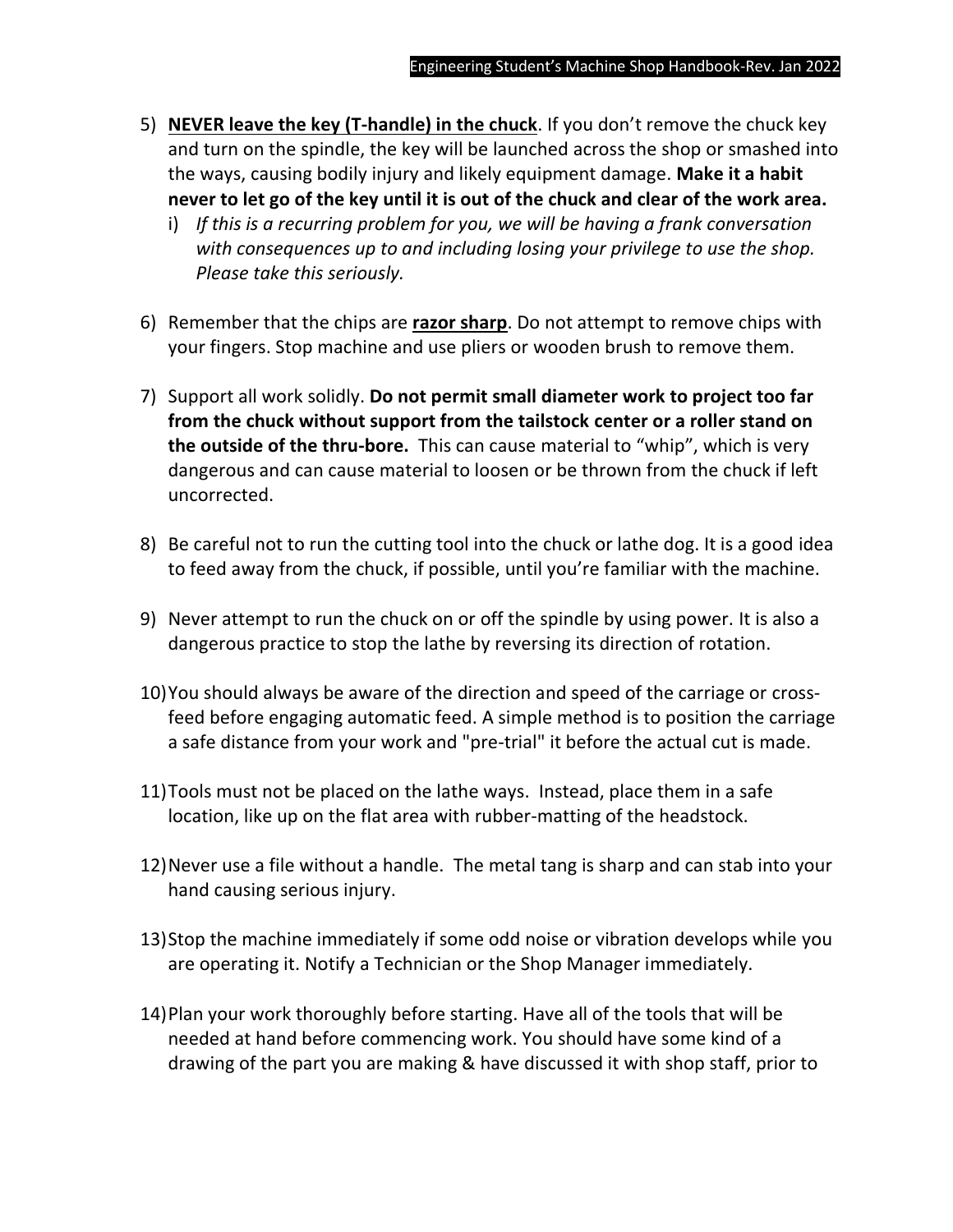beginning work.

15)Clean lathe with brush or "Shop Vac." Be very careful if using air hoses for routine cleanup to not blow a chip into your eye or your neighbors.

### B. Mill

- 1) Wear eye protection.
- 2) Get help to move any heavy attachment like the vise, dividing head, rotary table, etc.
- 3) Use a brush to remove chips NEVER brush with your hand.
- 4) Stop the machine before attempting to remove chips.
- 5) Never reach over or near the rotating cutter.
- 6) Make sure the holding device is mounted solidly to the table and the work held firmly.
- 7) Be thoroughly familiar with the STOP lever.
- C. Pedestal Grinder & Deburring Wheels
	- 1) Wear eye protection.
	- 2) Keep hands clear of the rotating grinding wheel.
	- 3) Make sure the tool rest is properly adjusted, but never adjust it while the machine is running.
	- 4) Never force work against the grinding wheel. Instead, apply a steady, even pressure, feeding the work into the wheel.
- D. Sheet-metal Shear
	- 1) Wear eye protection.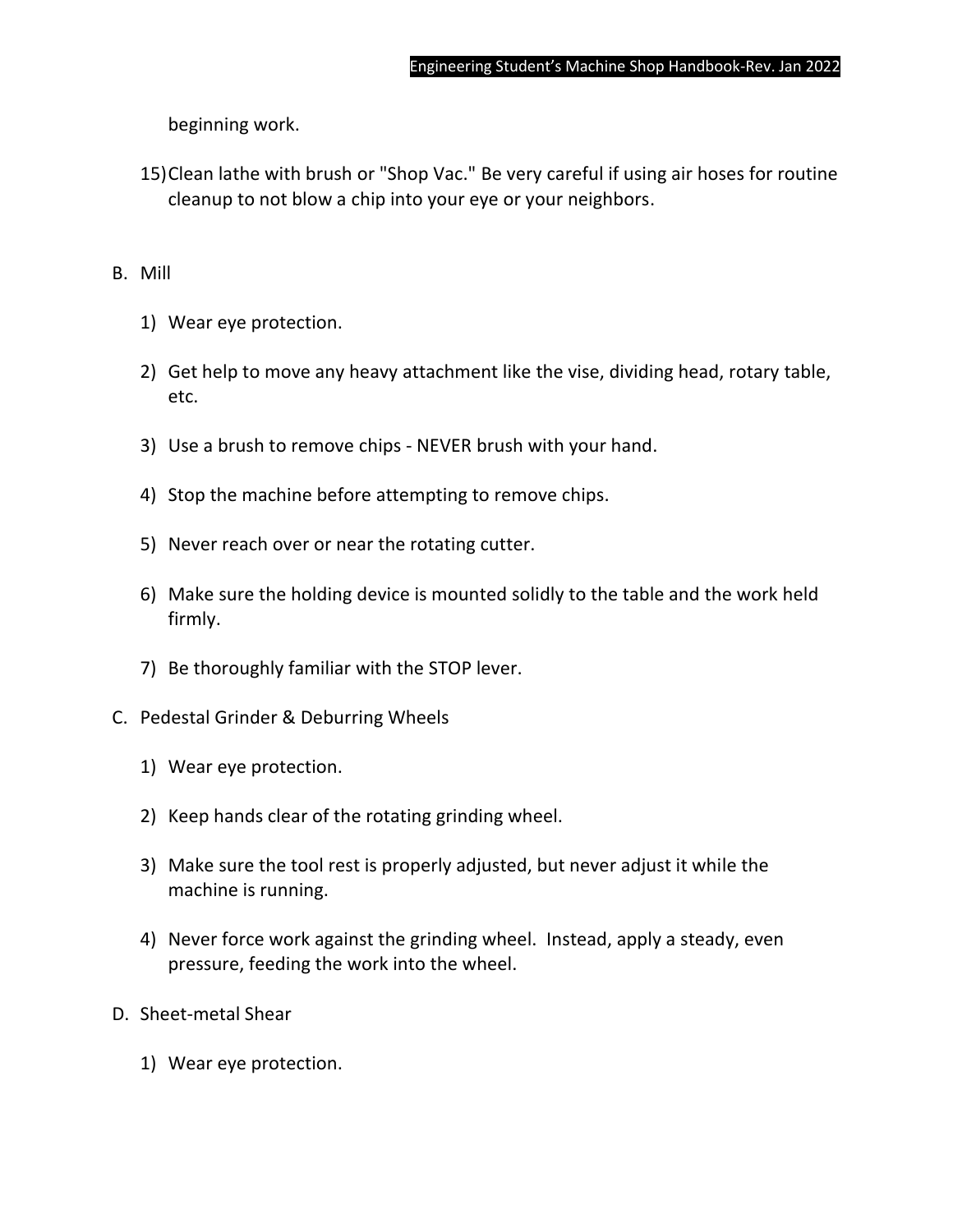- 2) Keep fingers away from cutter. If it will cut off sixteen gauge metal, it will cut off your finger!
- 3) Cut soft metals up to sixteen gauge (1/16") only.
- 4) Pick up your scraps from the floor and deposit in correct metal recycling bin.

### E. Drill Press

- 1) Wear eye protection.
- 2) Check the speed setting to see that it is correct for your work. Holes over  $\frac{1}{2}$  inch should be drilled at the lowest speed. Also countersink at slow speed.
- 3) Mount the bit securely to the full depth of the chuck and in the center. Remove the key immediately.
- 4) Position the table and adjust the feed stroke so there is no possibility of the bit striking the table. The work should be placed on a wood pad when holes will go all the way through.
- 5) **CLAMP THE WORK SOLIDLY**. Do not hold it with your hands. A "merry-go-round" can inflict serious and painful injury. Small or irregular shaped pieces must be clamped to the table or held in some special fixture.
- 6) Feed the bit smoothly into the work. When the hole is deep, withdraw it frequently to clear the chips and cool the bit, this is called "pecking" the drill hole.
- 7) Let the drill spindle stop on its own accord after the power has been turned off. Do not try to stop it with your hand.
- 8) After using the drill, wipe it clean of chips and cutting fluid before putting away.

### F. Band Saw

- 1) Wear eye protection.
- 2) Adjust the upper guide assembly so it is 1/4 inch above the work.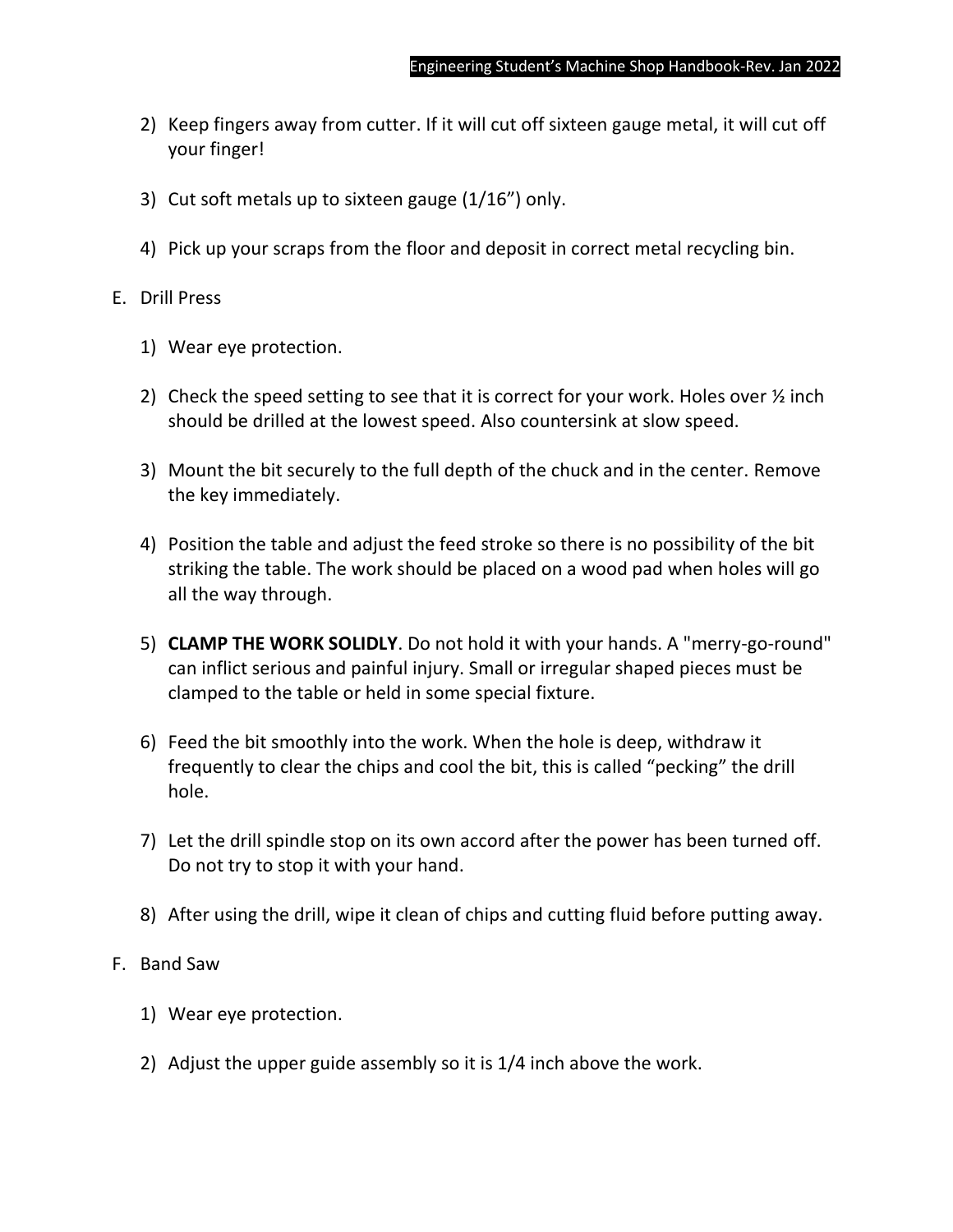- 3) Allow the saw to reach full speed before starting to feed the work.
- 4) The stock must be held flat on the table.
- 5) Feed the saw only as fast as the teeth will remove the material easily. Don't force material into the blade if it doesn't seem to be cutting easily.
- 6) Get help when cutting heavy material.
- 7) Stop the machine before making adjustments.
- 8) Maintain a 2 inch margin of safety. Keep your hands clear of all moving parts and use a "pusher"/sacrificial block of wood or scrap Aluminum to push your part through the saw.
- 9) ALWAYS stop machine on LOW speed.
- 10)Use proper speeds for material being cut. When cutting iron, run machine on slow speed. Stainless steel requires a fine tooth blade. Ask the Shop Technicians about this.
- 11)Do not try to cut too small a curve as it will bind the blade and take the set out of one side of the blade.
- G. Woodworking Tools

*(See EERB Innovation Wyrkshop "Makerspace" to use woodworking tools yourself. Our shop will do some wood-working for students, but we don't train students over here to use those tools anymore)*

- 1) The Makerspace in the EERB building has a complete and safer, more modern set of wood-working power tools and streamlined training program, including:
	- i) SawStop table Saw
	- ii) DeWalt Compound Sliding Miter Saw
	- iii) Wood Routers
	- iv) Wood Lathe
	- v) Laser Cutters capable of handling wood materials
	- vi) Basic Safety Course, followed by specific training badges for the Woodworking area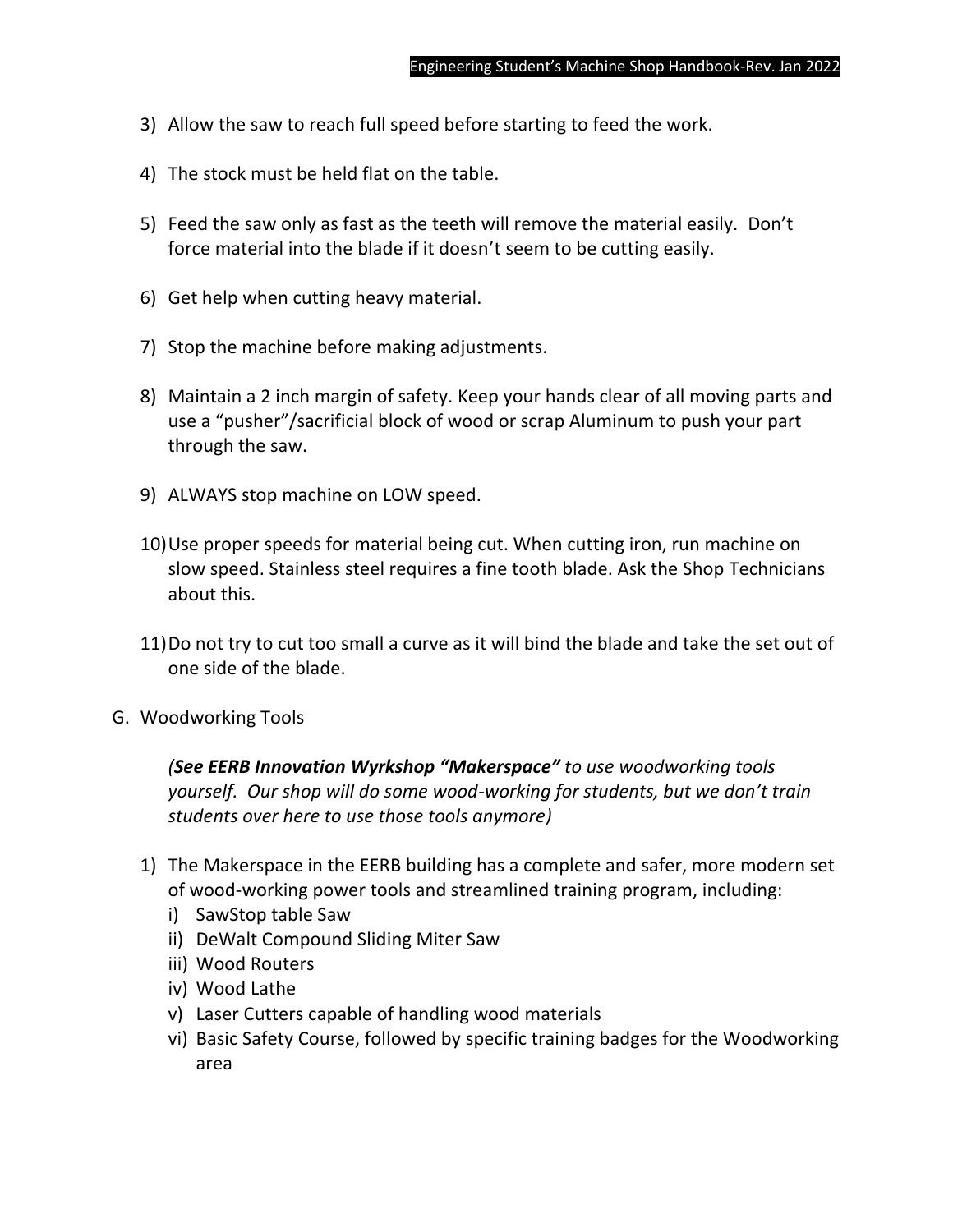- H. Portable Electric Drills
	- 1) Use eye protection.
	- 2) Select the correct drill or bit for your work and mount it securely to the full depth of the chuck.
	- 3) Stock to be drilled must be held in a stationary position so it cannot be moved during the operation. Use a pedestal or bench mounted vise for holding your work.
	- 4) Turn on the switch for a moment to see if the bit is properly centered, running true & rotating the right direction.
	- 5) During the operation keep the drill aligned with the direction of the hole.
	- 6) When drilling deep holes, especially with a twist drill, withdraw the drill several times to clear the cuttings ("pecking" the drill hole).
	- 7) Always remove the bit from the drill as soon as you have finished your work and put it back where it goes.
- I. Saber Saw (Reciprocating / "Sawzall" saw)
	- 1) Use eye protection.
	- 2) Select the correct blade for your work (metal, bi-metal, wood, etc…) and be sure it is properly mounted.
	- 3) Disconnect the saw to change blades or make adjustments.
	- 4) Make sure the switch is OFF or the trigger is not pulled before plugging it in.
	- 5) Place the base of the saw firmly on the stock before starting the cut.
	- 6) Turn on the motor before the blade contacts the work.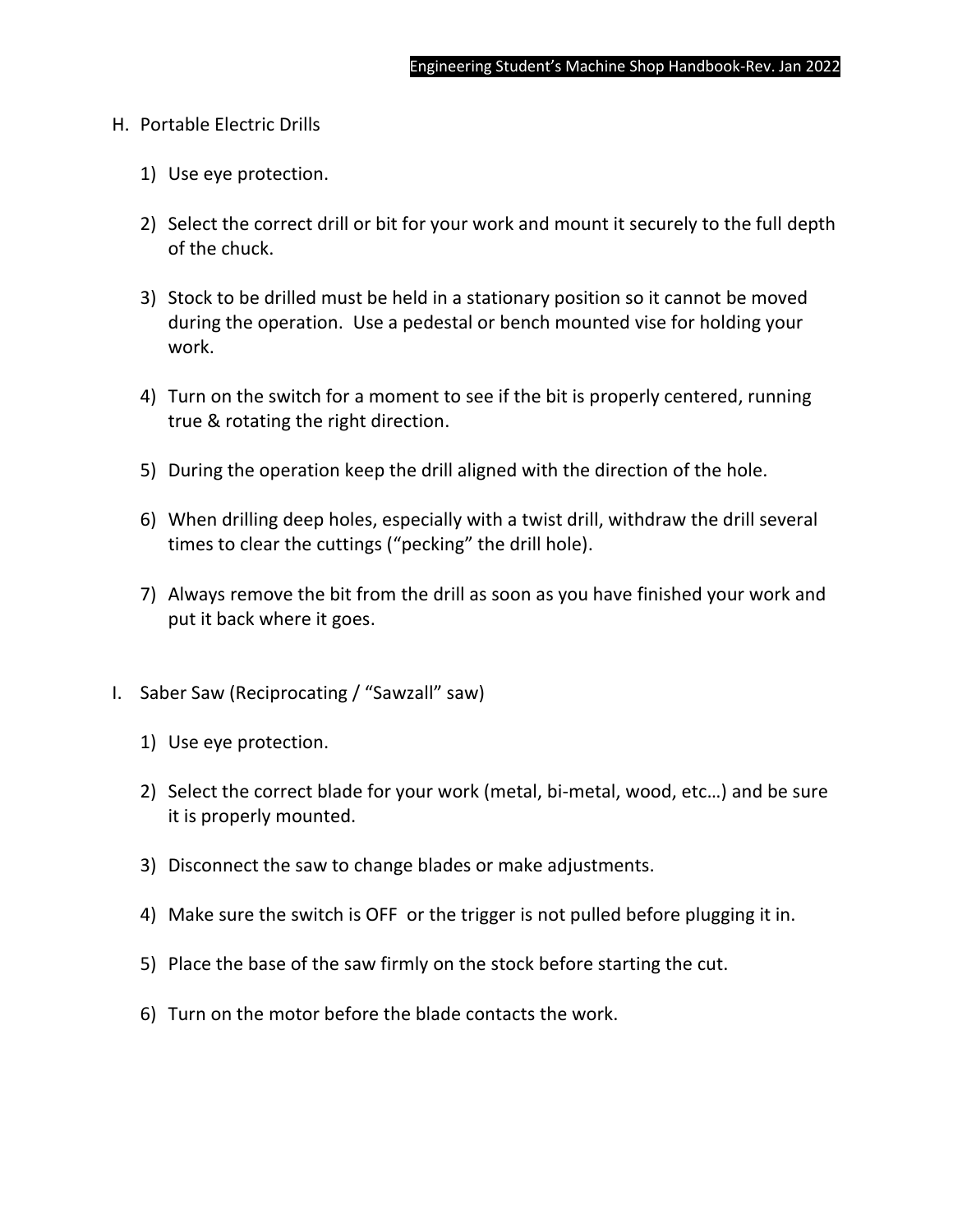- 7) Do not attempt to cut curves so sharp that the blade will be twisted. Follow procedures described for band saw operation (F).
- 8) Make certain the work is well supported and do not cut into sawhorses, tables, or other supports being used.
- J. Combination Disk and Belt Sander
	- 1) Use eye protection.
	- 2) Be certain the belt or disk is correctly mounted. The belt must track in the center of the drums and platen. Do not operate the disk sander if the abrasive paper is loose.
	- 3) Small and irregular-shaped pieces should be held in a hand clamp or some special jig or fixture.
	- 4) When sanding the end grain of narrow pieces on the belt sander, always support the work against the table. Otherwise, the piece can be pulled out of your hands and forced between the belt and table. This is an ugly situation, so be sure to hold your piece tightly and don't lose control of your work.
	- 5) Sand ONLY on the side of the disk sander that is moving down toward the table. Otherwise, the disk may try to pull the material up out of your hand. Move the work back and forth along this surface so it will not burn or wear a pattern into the disk.
	- 6) Always use a pad or push block when sanding thin pieces on the belt sander.
	- 7) Sand only clean, new wood. Do not sand work that has excess glue or finish on the surface. These materials will load and foul the abrasive.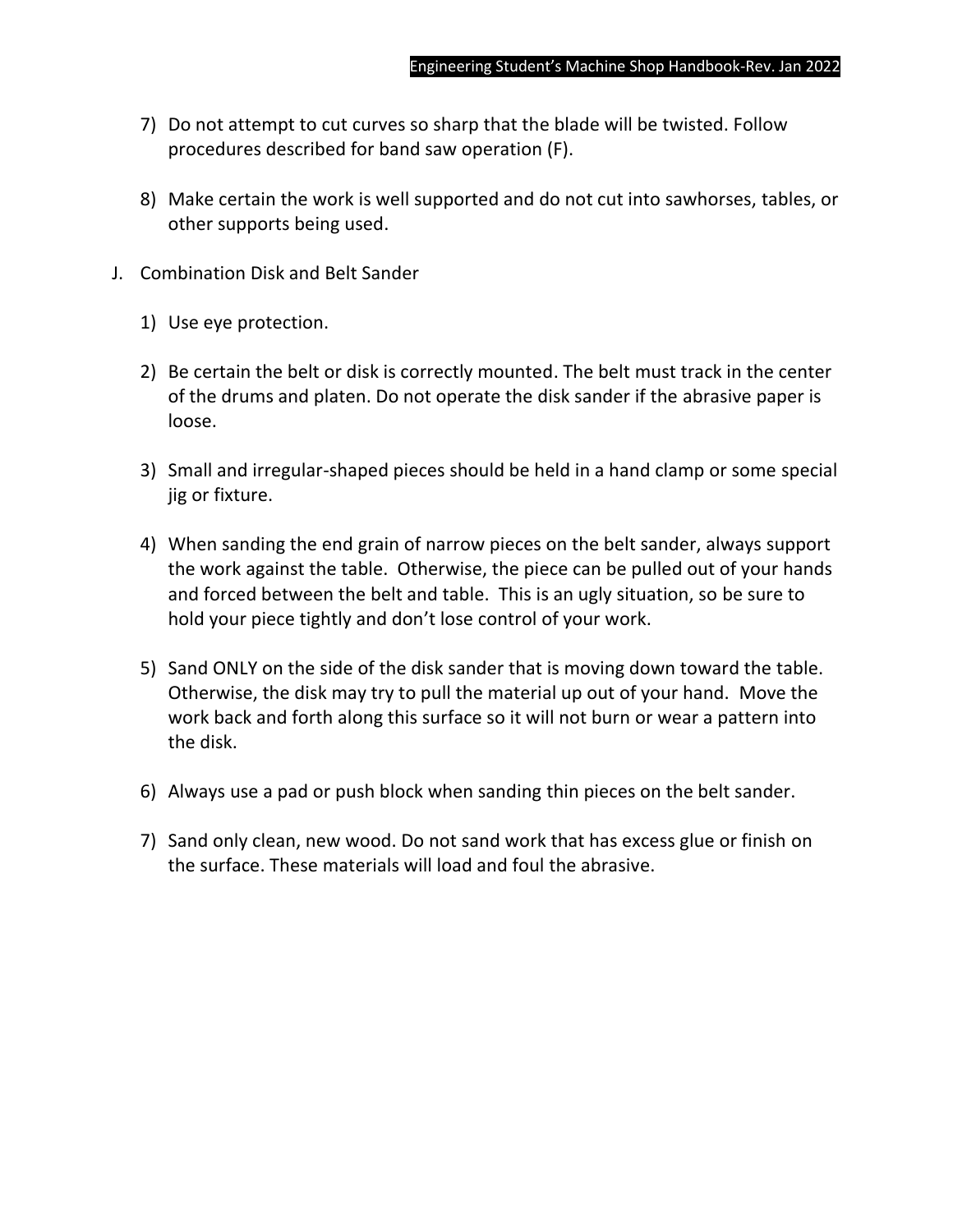#### **WELDING SAFETY**

- A. Safety precautions for Arc Welding
	- 1) Make sure your arc welding equipment is installed properly, is grounded and is in good working condition.
	- 2) Always wear protective clothing suitable for the welding to be done.
	- 3) Always wear proper eye protection when welding, grinding, or cutting.
	- 4) Keep your work area clean and free of hazards. Make sure that no flammable, volatile, or explosive materials are in or near the work area.
	- 5) Handle all compressed gas cylinders with extreme care. Keep caps on when not in use.
	- 6) Make sure that compressed gas cylinders are secured to the wall or to other structural supports.
	- 7) When compressed gas cylinders are empty, close the valve and mark the cylinder "empty."
	- 8) Do not weld in a confined space without extra special precautions.
	- 9) Do not weld on containers that have held combustibles without taking extra special precautions. i.e. chemical tanks or old gas cans/tanks
	- 10)Do not weld on sealed containers or compartments without providing vents and taking special precautions. i.e. chemical tanks or old gas cans/tanks
	- 11)Use mechanical exhaust at the point of welding for lead, cadmium, chromium, manganese, brass, bronze, zinc, or galvanized steel.
	- 12)When it is necessary to weld in a damp or wet area, wear rubber boots and stand on a dry, insulated platform.
	- 13)If it is necessary to splice lengths of welding cable together, make sure all electrical connections are tight and insulated. Do not use cables with frayed,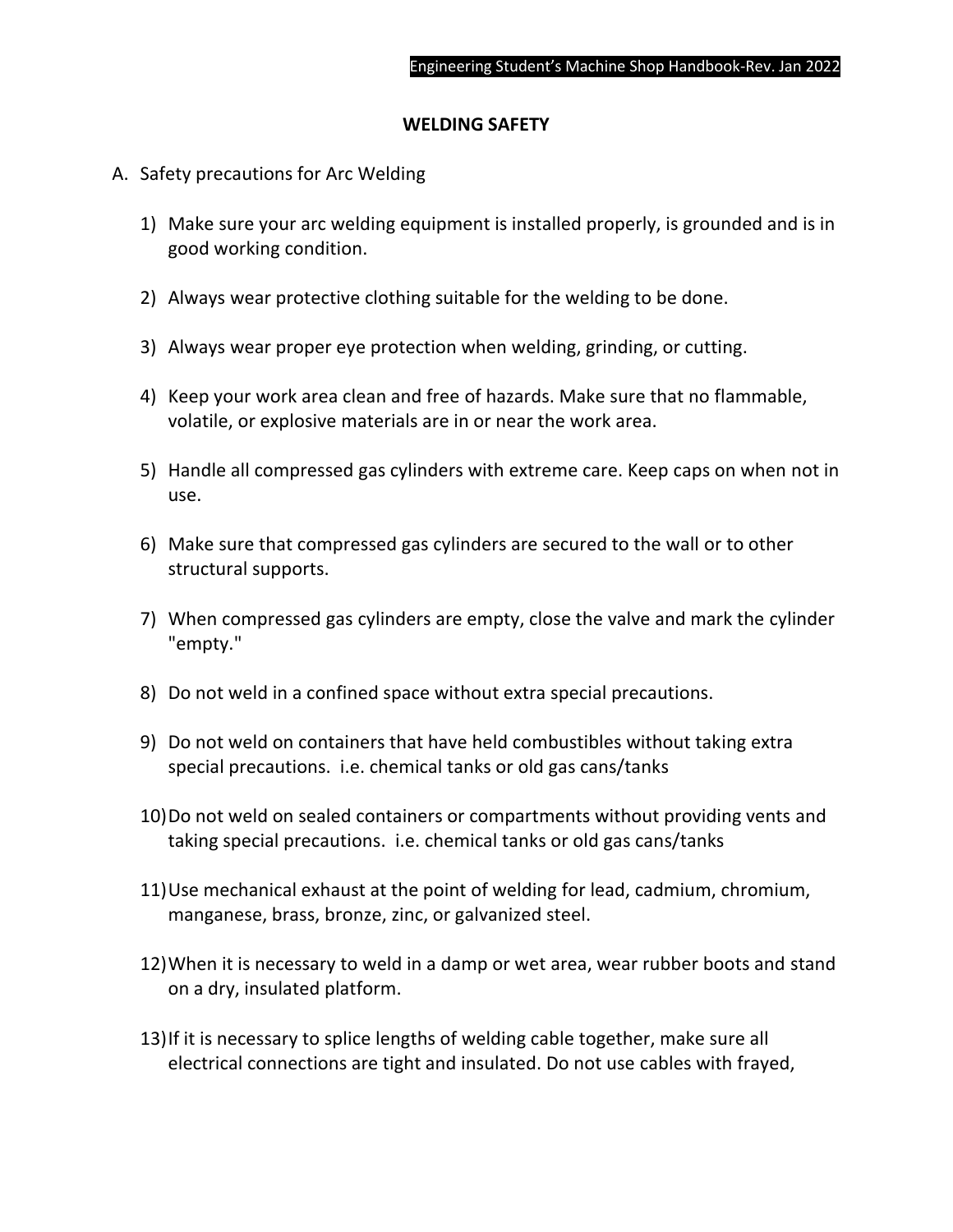cracked, or bare spots in the insulation.

- 14)When the electrode holder is not in use, hang it on brackets provided. Never let it touch a compressed gas cylinder.
- 15)Dispose of electrode stubs in proper container. Stubs on the floor are a safety hazard.
- 16)Shield others from the light rays produced by your welding arc.
- 17)Do not weld near degreasing operations.
- 18)When working above ground, make sure that scaffold, ladder, or work surface is solid.
- 19)When welding in high places without railings, use safety belt or a lifeline.

20)When using water-cooled equipment, check for water leakage.

- B. Safety Precautions for Oxyacetylene Welding and Cutting
	- 1) Make sure that all of your gas apparatus shows UL or FM approval, is installed properly, and is in good working condition. Make sure that all connections are tight before lighting the torch. Do not use a flame to inspect for tight joints. Use soap solutions to detect leaks.
	- 2) Always wear protective clothing suitable for welding or flame cutting.
	- 3) Keep work area clean and free from hazardous materials. When flame cutting, sparks can travel 30-40 feet. Do not allow flame cut sparks to hit hoses, regulators, or cylinders.
	- 4) Handle all compressed gas cylinders with extreme care. Keep cylinder caps on when not in use.
	- 5) Make sure that all compressed gas cylinders are secured to the wall or to other structural supports. Keep acetylene cylinders in the vertical position.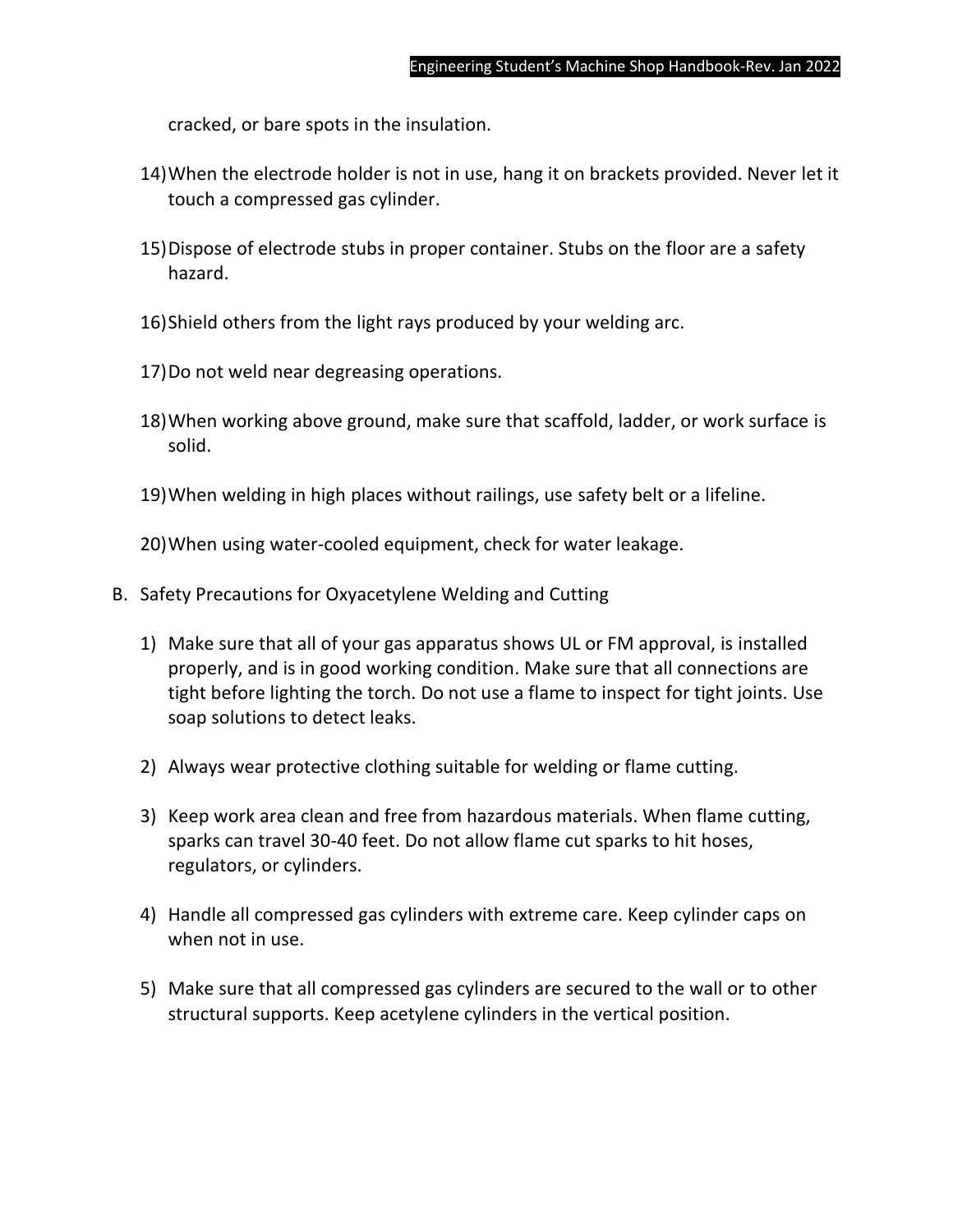- 6) Store compressed gas cylinders in a safe place with good ventilation. Acetylene cylinders and oxygen cylinders should be kept apart.
- 7) When compressed gas cylinders or fuel gas cylinders are empty, close the valve and mark the cylinder "empty."
- 8) Consult with shop personnel before welding in a confined space.
- 9) Consult with shop personnel before welding on any containers that may have held combustibles.
- 10)Consult with shop personnel before welding on sealed containers or compartments that are not properly vented.
- 11)Never use oil, grease, material, apparatus or threaded fittings in the oxyacetylene or oxy-fuel gas system. Oil and grease in contact with oxygen may cause spontaneous combustion.
- 12)Treat regulators with respect. Do not turn valve handle using force.
- 13)When assembling apparatus, crack gas cylinder valve before attaching regulators (cracking means opening the valve on a cylinder slightly, then closing). This blows out any accumulated foreign material. Make sure that all threaded fittings are clean and tight.
- 14)Always use this correct sequence and technique for lighting a torch:
	- i) Open acetylene cylinder valve.
	- ii) Open acetylene torch valve 1/4 turn.
	- iii) Screw in acetylene regulator adjusting valve handle to working pressure (5psig).
	- iv) Turn off acetylene torch valve (you will have purged the acetylene line).
	- v) Slowly open oxygen cylinder valve all the way.
	- vi) Open oxygen torch valve 1/4 turn.
	- vii) Screw in oxygen regulator screw to working pressure(30psig)
	- viii) Turn off oxygen torch valve (you will have purged the oxygen line).
	- ix) Open acetylene torch valve 1/4 turn and light with lighter (only use friction type lighter or lighting device provided).
	- x) Open oxygen torch 1/4 turn.
	- xi) Adjust to neutral flame.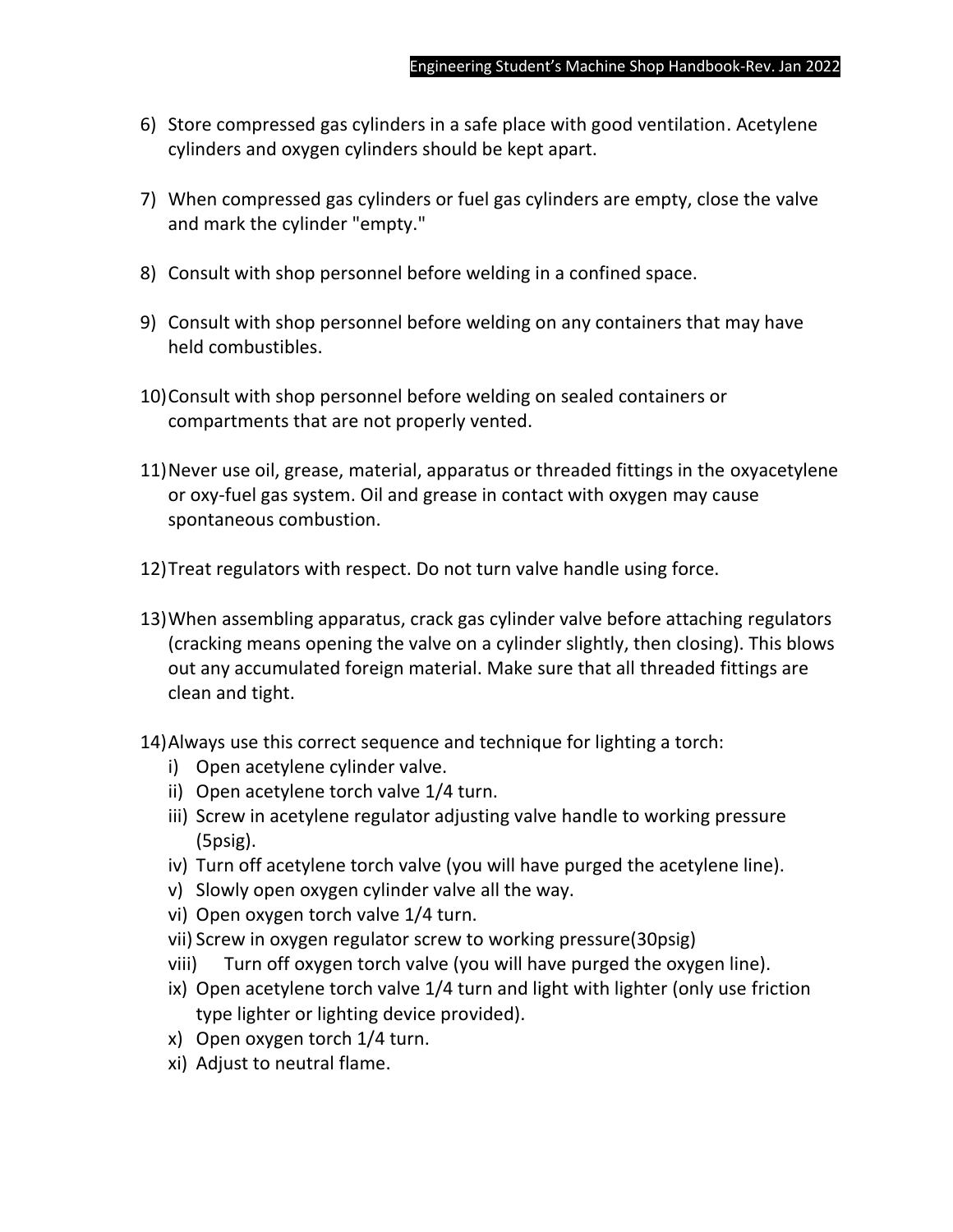15)Always use this correct sequence and technique of shutting off a torch:

- i) Close acetylene torch valve first, then close oxygen torch valve.
- ii) Close cylinder valves the acetylene valve first, then the oxygen valve.
- iii) Open torch acetylene and oxygen valves (to release pressure in the regulator and hose).
- iv) Back off regulator adjusting valve handle until no spring tension is felt.
- v) Close torch valves.
- 16)Use mechanical exhaust at the point of welding when welding or cutting lead, cadmium, chromium, manganese, brass, bronze, zinc, or galvanized steel.
- 17)If you must weld or flame cut with combustible or volatile materials present, take extra precautions, make out hot work permit, and provide for a lookout, etc…
- 18)Consult with shop personnel before welding or flame cutting on containers that may have held combustibles.
- 19)Consult with shop personnel before welding or flame cutting into sealed containers or compartments that are not vented.
- 20)Consult with shop personnel before welding or cutting in a confined space.

# **PROTECTIVE CLOTHING**

Protective clothing must be kept in good repair. It must be kept dry. Hard hats should be checked occasionally and free of cracks or other damage. Gloves should be clean and not oily. Welding helmets should be checked occasionally for cracks, and filter glasses/lens should be replaced if damaged. Side shields for safety glasses should be used and safety glasses in welding areas should preferably be tinted.

### **DRILLING**

- A. General Notes:
	- 1) Use cutting oil whenever possible when drilling. Use Cimcool coolant when drilling plexiglass.
	- 2) Use negative-rake drills for drilling brass and plexiglass. There are a special set of drills labeled "For Plastics" in the tool room, which have been carefully dulled for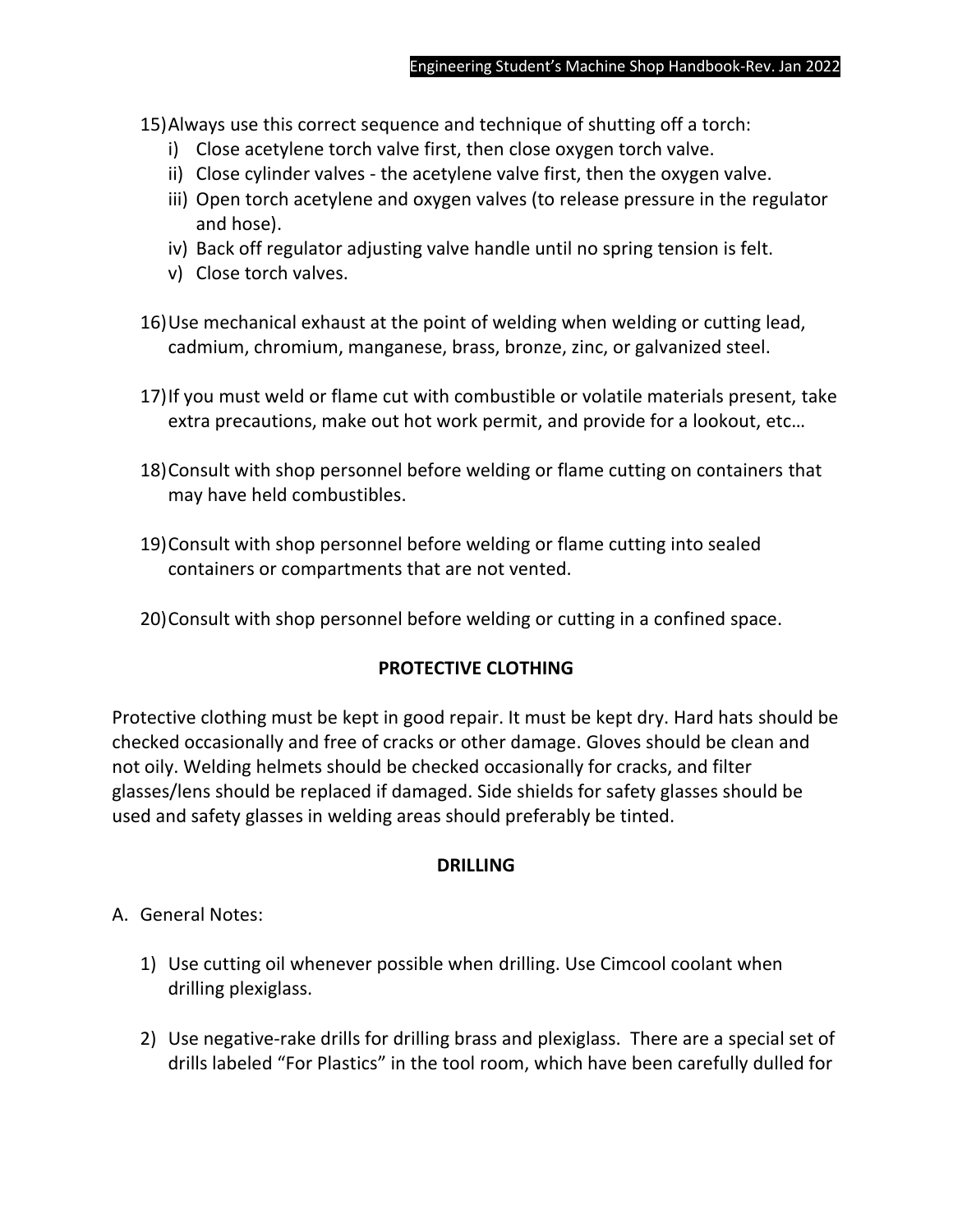this use, to prevent the bits from pulling into the material too fast.

- 3) Make sure the part is clamped securely before drilling.
- 4) Use a center drill to start a centered, accurate hole before drilling.
- 5) Below is a chart showing approximate speeds (SFM) for drilling various materials:

| <b>Cutting Speed (SFM)</b> |
|----------------------------|
|                            |
|                            |
|                            |
|                            |
|                            |
|                            |
|                            |

REAMING - Use approximately 1/2 of the drilling speed for the same size reamer. Reamers available in inch & metric step sizes, as well as some variable diameter reamers in the tool room.

#### **TAPPING HOLES**

- A. General Notes:
	- 1) Refer to wall or online charts for drill sizes.
	- 2) Always use cutting oil or tapmatic whenever possible. Tap cast iron dry.
	- 3) When tapping plexiglass, use the Cimcool coolant or the DoAll wax.
	- 4) Use a tapping guide block whenever possible.
	- 5) When tapping blind holes, back the tap out of the hole often to clear the chips from the tap.

#### **LATHES**

- A. General Notes:
	- **1) Never leave the chuck key in the chuck.** If you don't remove the chuck key and turn on the spindle, the key will be launched across the shop or smashed into the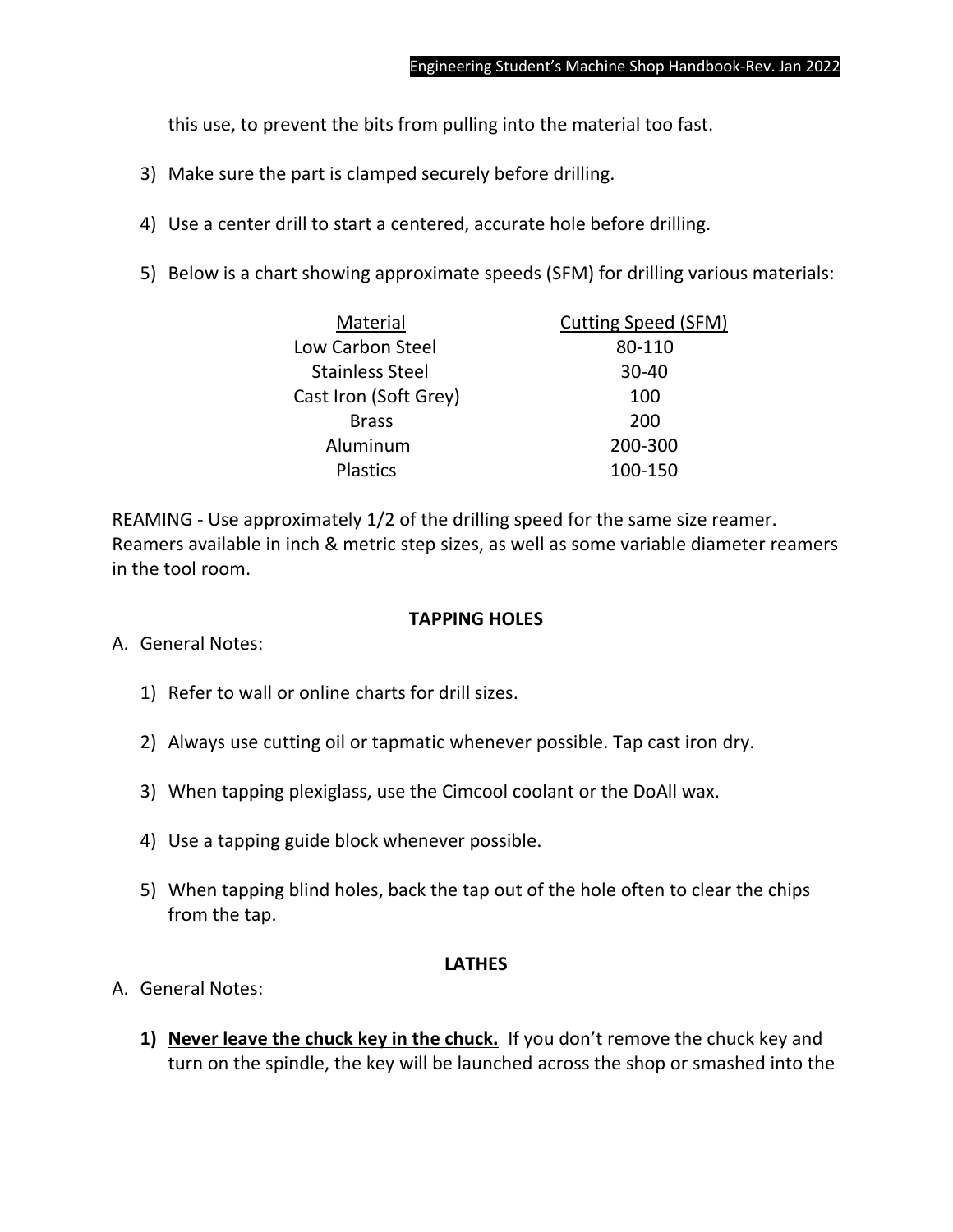ways, causing bodily injury and equipment damage. **Make it a habit never to let go of the key until it is out of the chuck and clear of the work area.**

- i) *If this is a recurring problem for you, we will be having a frank conversation with consequences up to and including losing your privilege to use the shop. Please take this seriously.*
- 2) Use cutting lubricant to aid in cutting and prolong tool life whenever possible.
- 3) If you are wearing long sleeves, roll them up.
- 4) If you need a tool sharpened, check with the shop technicians for assistance.

| Material               | Rough Cut | Finish Cut |
|------------------------|-----------|------------|
| Low Carbon Steel       | 90        | 100        |
| <b>Stainless Steel</b> | 60        | 80         |
| Cast Iron (Soft Grey)  | 50        | 80         |
| <b>Brass</b>           | 150       | 300        |
| Aluminum               | 200       | 300        |
| Plastic                | 100       | 250        |
|                        |           |            |

B. Below is a chart showing approximate speeds (SFM) for turning various materials:

### **MILLING**

- A. General Notes:
	- **1) Never leave the wrench on the draw bar.** If left on the drawbar, when you turn the spindle on, the drawbar spins and will launch the wrench across the shop!!!
		- i) *If this is a recurring problem for you, we will be having a frank conversation with consequences up to and including losing your privilege to use the shop. Please take this seriously.*
	- 2) Always use a brush to remove chips. Never get your hands close to the cutter when it is moving.
	- 3) Use cutting lubricant to aid in cutting and prolong cutter life.